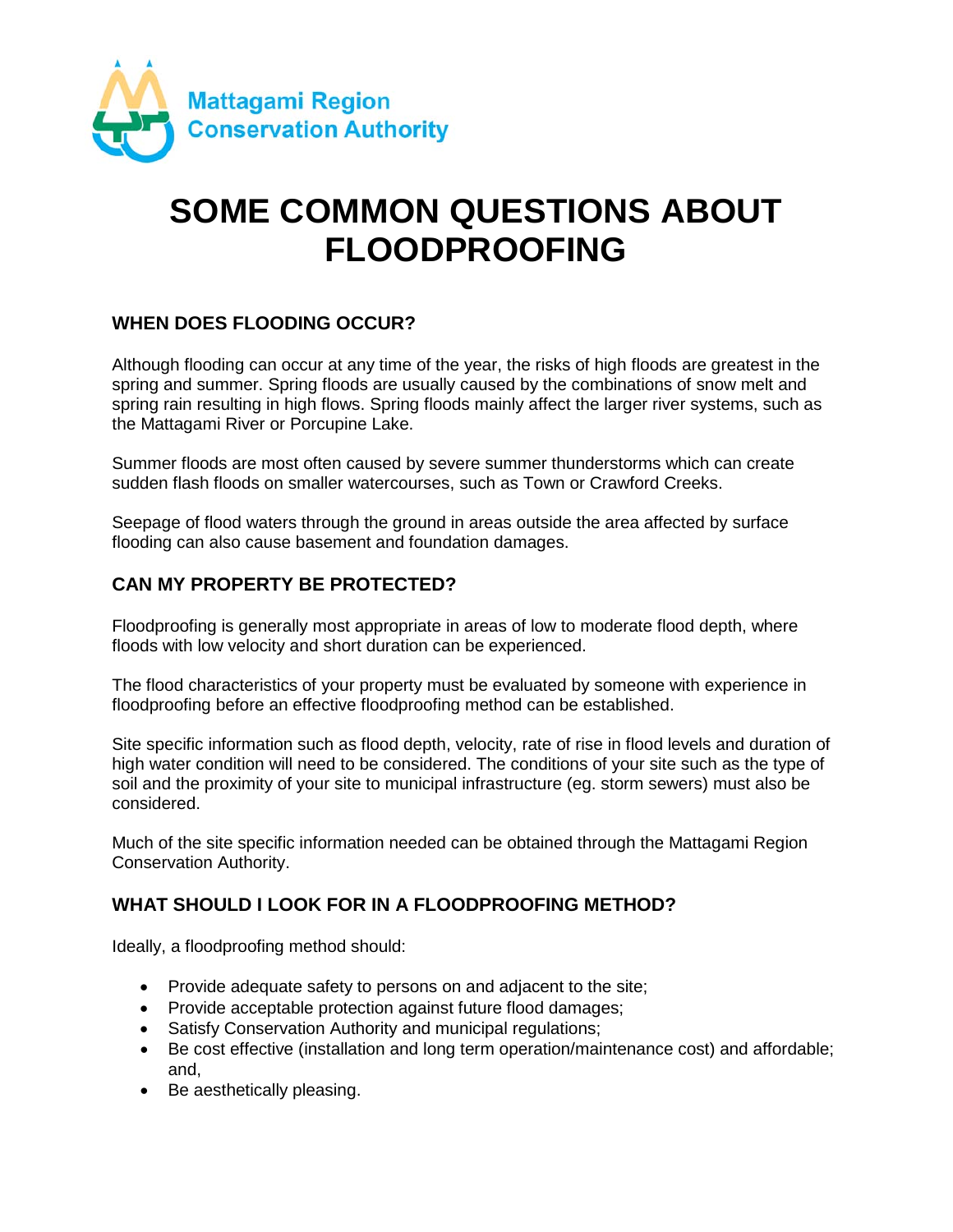### **DO I NEED PERMISSION TO FLOODPROOF MY PROPERTY?**

Under the Conservation Authorities Act, the MRCA is responsible for the protection of lives and property from the effects of flooding and erosion within their jurisdiction. The Authority is responsible for the enforcement of land use regulations to:

- Prevent construction in areas subject to flooding hazard;
- Prevent the indiscriminate placing of fill in flood and erosion hazard areas; and,
- Regulate the interference with and alteration of watercourses.

Generally, Provincial regulations and MRCA policy prohibit any filling or new construction within a flood hazard area (minor or accessory structures such as tool sheds and car garages may be allowed). The Regulation also applies to renovations or additions, such as the floodproofing of existing buildings. Prior to any filling or construction in the flood hazard area, a permit must be obtained from the Authority.

Construction activity may also require municipal approvals under municipal by-laws or building codes, or from other government agencies.

#### **HOW MUCH FLOODPROOFING DO I NEED?**

Generally, the minimum level of flood protection in Ontario is the 1 in 100 year flood event. However, even with this level of protection there is a 39% risk that a flood will equal or exceed this flood event within the expected 50 year lifespan of the floodproofed structure.

In most cases, total protection from flood damage cannot be assured or afforded. Floodproofing involves taking reasonable efforts to protect property given the site specific conditions and flooding risk.

#### **WHAT ARE MY FLOODPROOFING OPTIONS?**

The physical characteristics of a structure, such as the type and quality must be taken into consideration when identifying appropriate floodproofing measures. The most common type of building located in the flood vulnerable areas of Timmins are brick, concrete, wood or metal siding.

Brick, wood or concrete block structures can resist the pressures from a flood depth of about 0.8 m. Poured concrete walls which are somewhat stronger and can withstand a water pressure equivalent to a depth of 0.9 m.

Brick, wood and concrete block structures leak almost immediately when contacted with water. Even sealants and asphaltic coating are often ineffective long-term floodproofing methods.

Any conventionally constructed basement floor under 0.2 m of water pressure may result in damages caused by the upward force on the basement floor.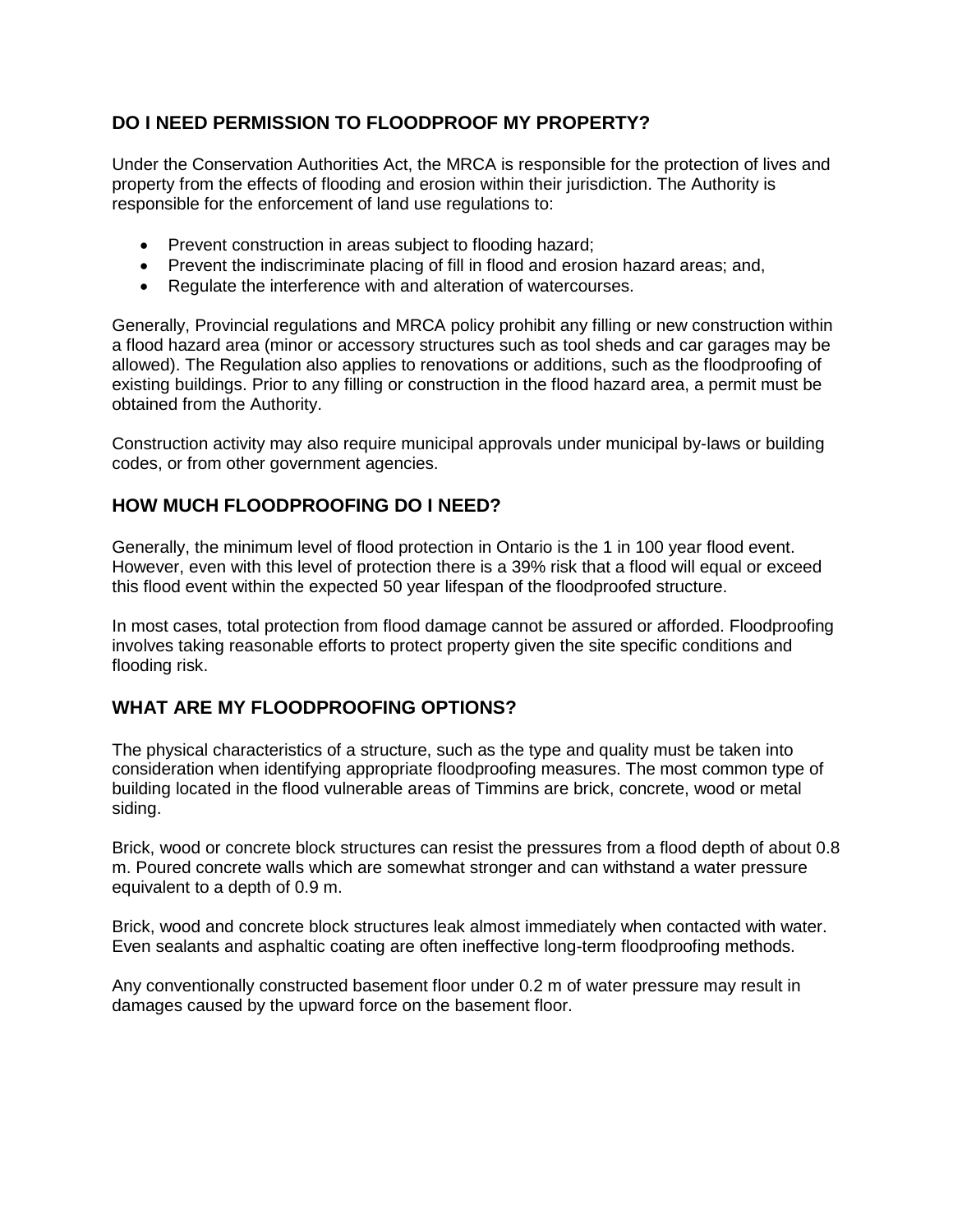#### **Floodingproofing measures fall into two general categories:**

- Active measures which require some action by the home owner or operator, such as flood closure; flood shield; and flood emergency measures; and
- Passive measures which are permanent in nature, such as elevation of the structure; construction of a floodwall or levee; or the floodproofing of utilities.

Frequently a combination of floodproofing techniques can lead to a more significant hazard reduction. Floodproofing should only be carried out after seeking advice from a professional with floodproofing experience. Floodproofing methods must be approved by the MRCA.

#### **How much does it cost to floodproof?**

The cost of floodproofing depends on the flood depth, the site characteristics, and the type of structure. Generally, closures and shields are the lowest cost alternatives, followed by earth levees. Elevating buildings are the most expensive alternatives and may not be suitable for all types of structures.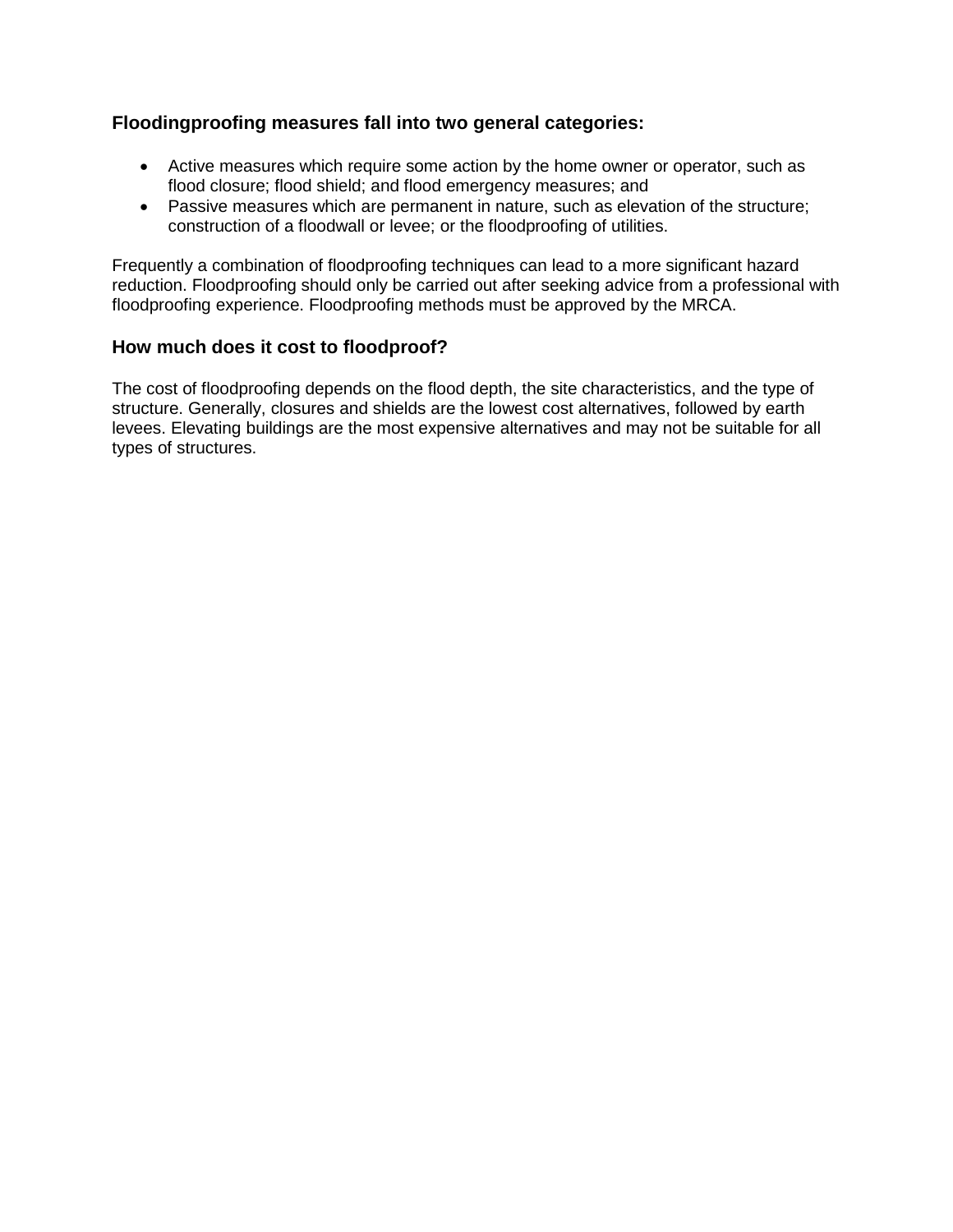#### **EXAMPLES OF FLOODPROOFING OPTIONS**



#### **Floodwall or Levee (Passive)**

Depending on site conditions, properly designed floodwalls and levees can provide protection for almost all types of structures.

## **Emergency Measures**





Sandbagging is an effective method of floodproofing with adequate advance warning. First, excavate a trench at

least one bag deep and two bags wide. Bags in the trench and first layer are placed parallel to the channel with bags in each line overlapping. The second layer is placed perpendicular to the first, etc. The base width of the dyke should be 2 - 3 times its height.



#### Earth Fill Crib Retaining Wall

The earth fill crib retaining wall consists of two rows of "fencing" and braced with posts or wire. It is filled with soil and in some cases a waterproof plastic sheet is added.